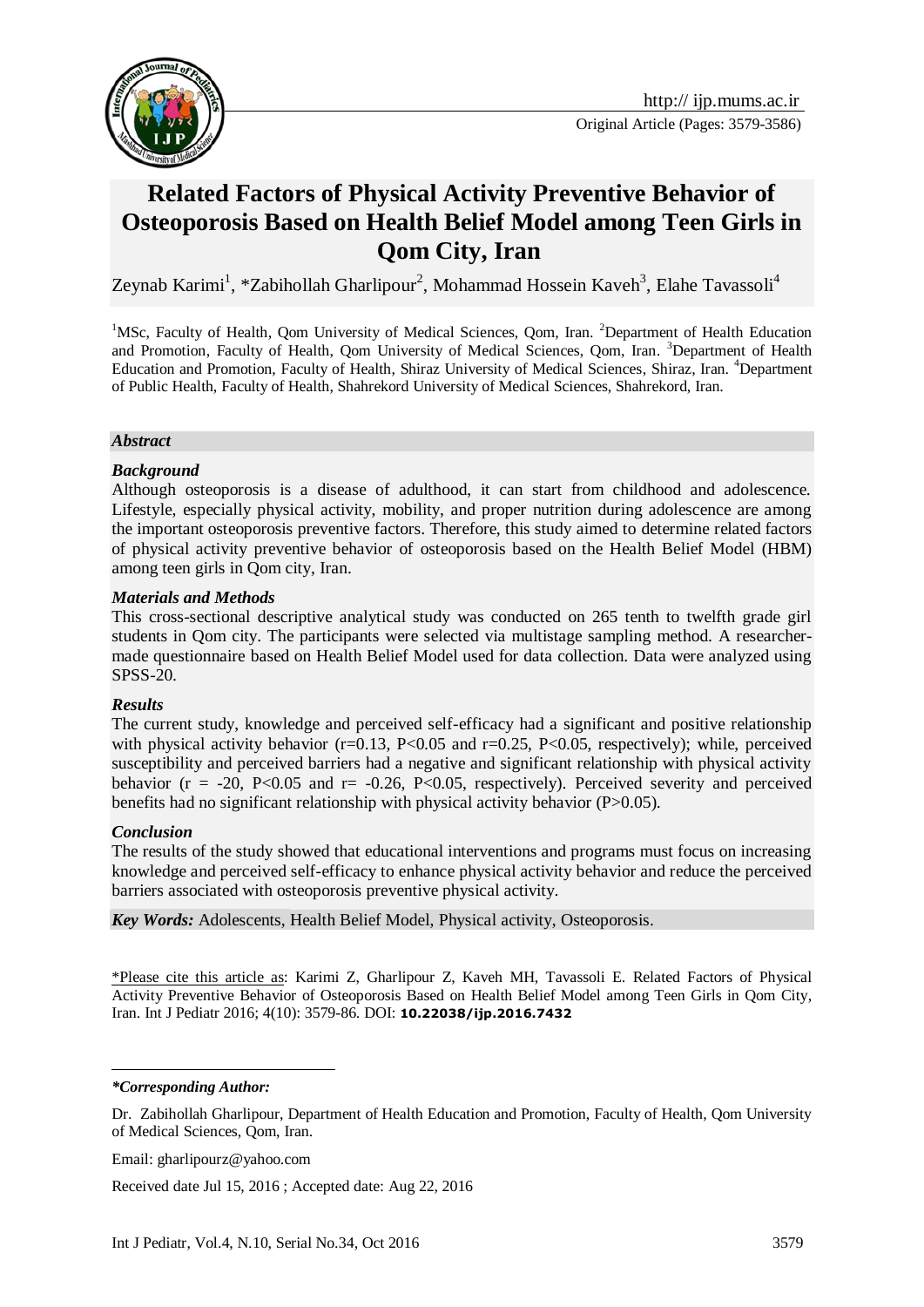# **1- INTRODUCTION**

Osteoporosis is a chronic, asymptomatic, and metabolic bone disease characterized by decreased bone mass and microarchitectural alterations of bone tissue (1). It is considered a complex health problem because it is associated with poor bone quality and increased facture risk (2). Today, osteoporosis is a major health problem in communities and is known as the silent disease of the century (3). According to the World Health Organization (WHO), osteoporosis is defined as a bone density of 2.5 standard deviations (SD) below that of a normal young adult (4).

Osteoporosis begins in early adolescence. From childhood to the time a person becomes twenty year old, bone formation is higher than bone destruction. After thirty years of age, for reasons that are not yet known, the process is reversed and bone destruction become more common than bone formation. By the age of thirty, most people achieve the peak of their bone mass. Since this age, bone loss starts slowly. In other words, the peak bone mass is formed at the early stages of life and it continues to the late teens or early thirties (5). So that, ten percent decreasing in bone mass among adolescence leads to doubling of the risk of osteoporosis in adults. Thus, childhood and adolescence is the best time and opportunity to increase bone mass through modification of lifestyle and environmental factors (6).

The risk factors for the onset of osteoporosis are many and different from each other. Some of them cannot be modified, such as age, hereditary diseases and endocrine diseases. Others are modifiable, so that prevention is an advisable tool to reduce the incidence of osteoporosis. Among preventive factors, physical activity (PA) is certainly a valid instrument of prevention in fact physical activity contributes to a healthy energy balance and increases muscle mass and bone mass (7). Nevertheless, 25 minutes of daily regular physical activity can strengthen femoral neck bone in children (8) and can be used as a method of preventing osteoporosis in people in coming years of their life. Many methods have been proposed and many studies have been conducted so far to review risk factors associated with osteoporosis and the parameters influencing physical activity behavior in different communities and groups (9-11).

Experts believe that the efficacy of health education and behavior change programs depends largely on the use of models and theories of health education. Therefore, in order to investigate factors affecting the adoption of osteoporosis preventive behaviors among women, it is essential to use models that identify factors affecting behavior. Based on Health Belief Model (HBM), people change their behavior when they understand that the disease is serious. Otherwise, they might not turn to healthy behaviors (12). The structures of the HBM include perceived severity, perceived susceptibility, perceived benefits, perceived barriers, modifying variables, cues to action, and self-efficacy (13). Therefore, perceived susceptibility was used to evaluate individual's perception about the extent to which they are at risk of osteoporosis.

Also, their perceived severity of osteoporosis complications was measured. The sum of these two factors is the individual's perceived threat of the disease. The perceived benefits and barriers that refer to the individual's analysis about the benefits of adopting preventive behaviors of osteoporosis, and about the potential barriers to carry out preventive behaviors of osteoporosis were investigated. These, alongside individual's perceived ability to carry out preventive behaviors, as a result of seeking preventive behaviors are the factors affecting individual's decision to comply with the preventive behaviors of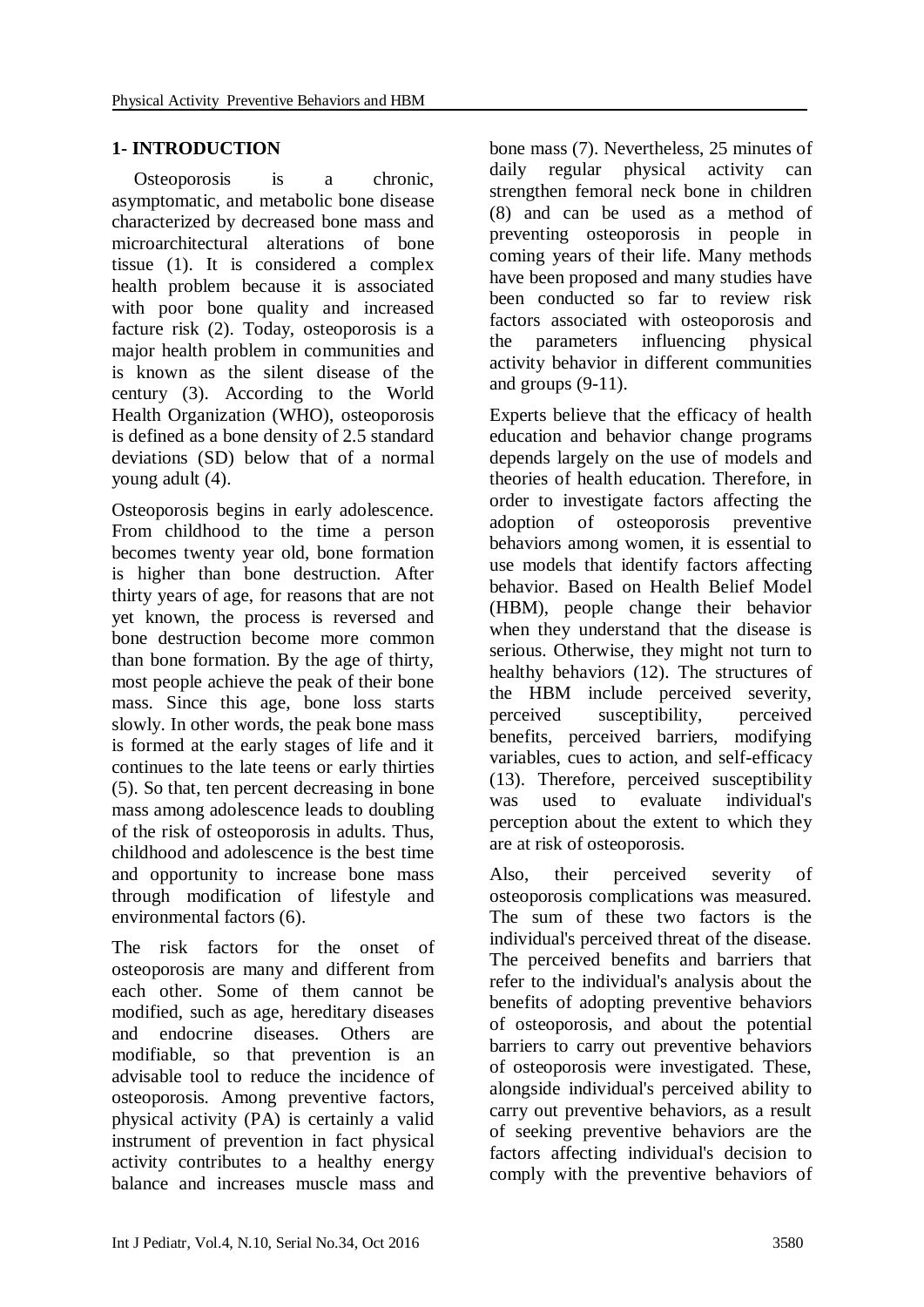osteoporosis (14). Therefore, in order to improve individual's health, health care providers need to affect a person's beliefs (15). The development of health behaviors in adolescence plays a major role in the prevention of osteoporosis in old ages. In addition, women and girls are the major group at risk of osteoporosis and are more affected by this disease at the later stages of their life. Thus, this study aimed to determine related factors of physical activity preventive behavior of osteoporosis based on the health belief model among teen girls in Qom city, Iran.

## **2- MATERIALS AND METHODS**

#### **2-1. Study Design and Population**

 This cross-sectional descriptive analytical study was conducted on tenth to twelfth grade girl students in Qom city, Iran. The study populations, including 10-  $12<sup>th</sup>$  grade girl students.

### **2-2. Methods**

In the current study used multi-stage sampling method. Accordingly, the city was divided into four regions, and then two public schools were selected randomly from each region. A total of 256 girl students were randomly selected from eight public schools using the attendance lists and each were given a code.

#### **2-3. Measuring tools**

In this study, a researcher-made questionnaire used that including two parts; the first part following items: demographic variables such as age, father's educational level, mother's educational level, father's job, mother's job, and family income level with 10 questions, and knowledge about preventive behaviors of osteoporosis with 15 multiple-choice questions from 0-15 scores.

The second part about the Health Belief Model constructs including perceived susceptibility with 6 questions from 6-30 scores, perceived severity with 5 questions

from 5-25 scores, perceived benefits with 3 questions from 3-15 scores, perceived barriers with 3 questions from 3-15 scores, perceived self-efficacy with 6 questions from 6-30 scores. Each of the above mentioned constructs were recorded on a Likert scale from 1 to 5 from strongly agree to strongly disagree, respectively. It is worth mentioning that, to ensure the accuracy of the answers, some of the questions were designed inversely to ask the opposites as well.

Physical activity preventive behavior of osteoporosis was designed as a behavior checklist. Physical activity means walking at least 30 min of mild- to vigorousintensity. To measure the reliability of the questionnaire about the Health Belief Model, a pilot study was conducted on 30 girl students.

So that, the Cronbach's alpha coefficient calculated for different constructs was as follows: knowledge questions  $(\alpha=0.76)$ , perceived susceptibility  $(\alpha=0.71)$ , perceived severity  $(\alpha=0.89)$ , perceived benefits ( $\alpha$ =0.90), perceived barriers ( $\alpha$ = 0.75), perceived self-efficacy  $(\alpha=0.86)$ , and preventive behaviors  $(\alpha=0.81)$ . To measure the validity of the questionnaire, we collected the views and comments of six experts in the fields of health education and epidemiology.

#### **2-4. Inclusion criteria**

The inclusion criteria were consisted of being tenth to twelfth grade girl students and being satisfied to participate in the study.

#### **2-5. Exclusion criteria**

The exclusion criteria including: having osteoporosis, just partial completing of the questionnaire and unwillingness for participation in current study.

#### **2-6. Ethical considerations**

It should be noted that before the start of the study, the aim of the project was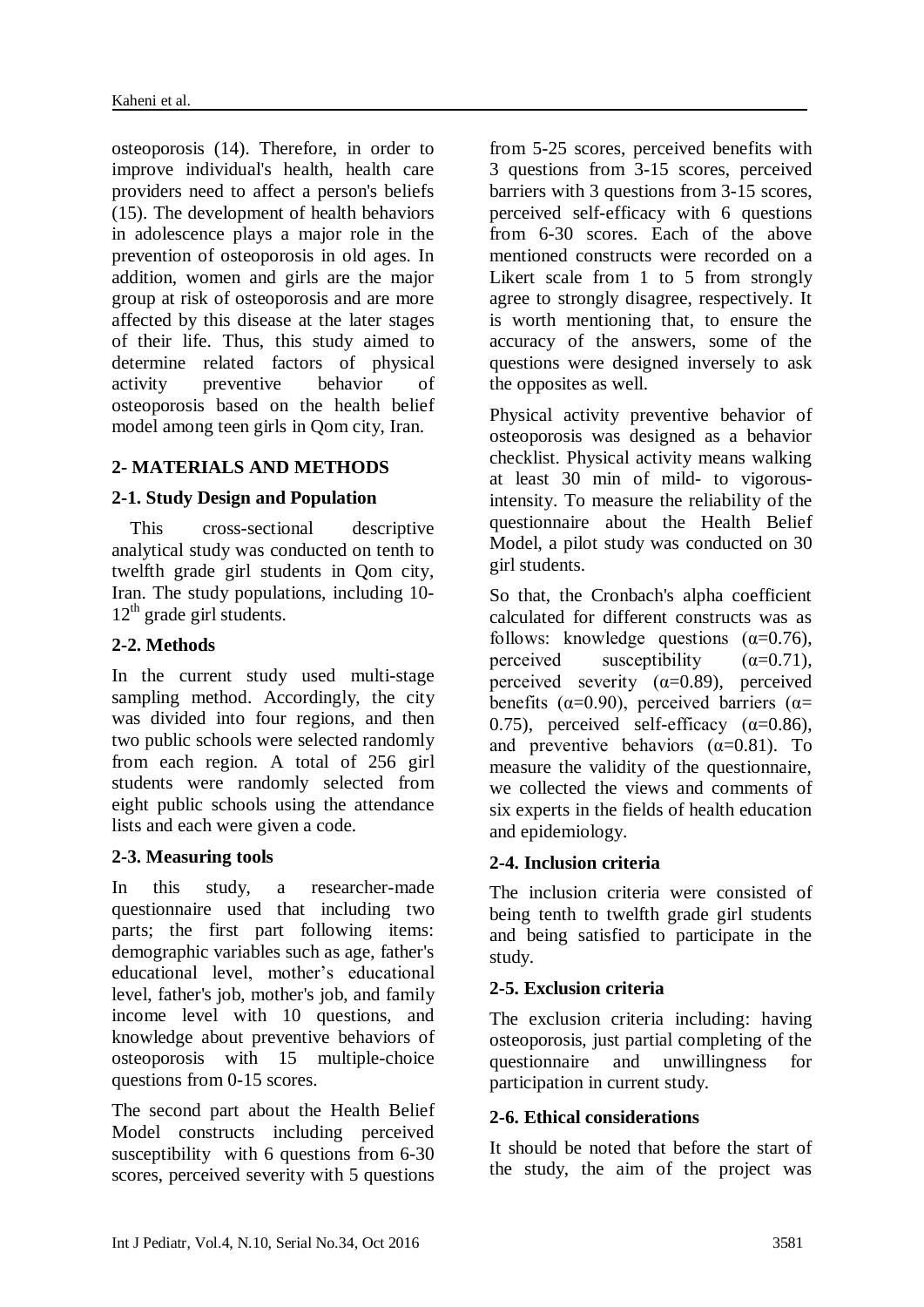explained to the target group and they were ensured about the confidentiality of their data. Only after obtaining a fully informed consent, the students were enrolled into the study and the required data was collected from the selected schools.

## **2-7. Data analyses**

Data were analyzed by using SPSS statistical software version, 20 with using ANOVA for relationship between parent`s educational level, parent`s job and family income level with physical activity preventive behavior of osteoporosis, and Pearson correlation coefficient for correlation between health belief model`s structures with physical activity preventive behavior of osteoporosis at the significant level 0.05.

## **3- RESULTS**

Based on the results of the study, the mean age of the participants was  $16.03 \pm$ 0.72 years old. In addition, the majority of parents' educational level was primary school (28.27%). The majority of students'

fathers were self-employed (38.8%) and the majority of students' mothers were housewife (90.7%). Of all, 68.8% of participants reported that they had a moderate family income level. The statistical analysis of data showed no significant relationship between demographic variables and physical activity preventive behavior of osteoporosis (P>0.05) (**Table.1**).

As shown in **Table.**2, knowledge and perceived self-efficacy had a significant and positive relationship with physical activity behavior  $(r=0.13, P=0.03$  and  $r=0.25$ ,  $P<0.001$ , respectively), while, perceived susceptibility and perceived barriers had a negative and significant relationship with physical activity behavior  $(r = -0.20, P = 0.001$  and  $r = -0.26, P < 0.001$ . respectively).

On the other hand, the constructs of perceived severity and perceived benefits had no significant relationship with physical activity preventive behavior of osteoporosis  $(P>0.05)$ .

**Table-1**: Relationship between demographic variables and physical activity preventive behavior of osteoporosis

| Variables                       | Level                            | Frequency (percent) | P-value |  |
|---------------------------------|----------------------------------|---------------------|---------|--|
|                                 | Illiterate                       | 55 (10.58%)         |         |  |
|                                 | Primary school                   | 147 (28.27%)        |         |  |
| Parents' educational level      | High school                      | 137 (26.35%)        | 0.68    |  |
|                                 | Diploma                          | 103 (19.8%)         |         |  |
|                                 | Collegiate                       | 78 (15%)            |         |  |
| Father's job                    | Unemployed                       | $15(5.8\%)$         | 0.55    |  |
|                                 | Self-employed                    | 101 (38.8%)         |         |  |
|                                 | Laborer                          | 41 (25.8%)          |         |  |
|                                 | Employee                         | 26(15%)             |         |  |
|                                 | Other                            | 77 (29.6%)          |         |  |
| Mother's job                    | Housewife                        | 236 (90.7%)         |         |  |
|                                 | Employee                         | $8(3.07\%)$         | 0.69    |  |
|                                 | Self-employed                    | 7(2.7%)             |         |  |
|                                 | Other                            | 9(3.46%)            |         |  |
| Family income level,<br>(Rials) | High $( \geq 30.000.000)$        | 51 (19.6%)          |         |  |
|                                 | Moderate (15.000.000-30.000.000) | 179 (68.8%)<br>0.66 |         |  |
|                                 | Low $(\leq 15.000.000)$          | 30 (11.5%)          |         |  |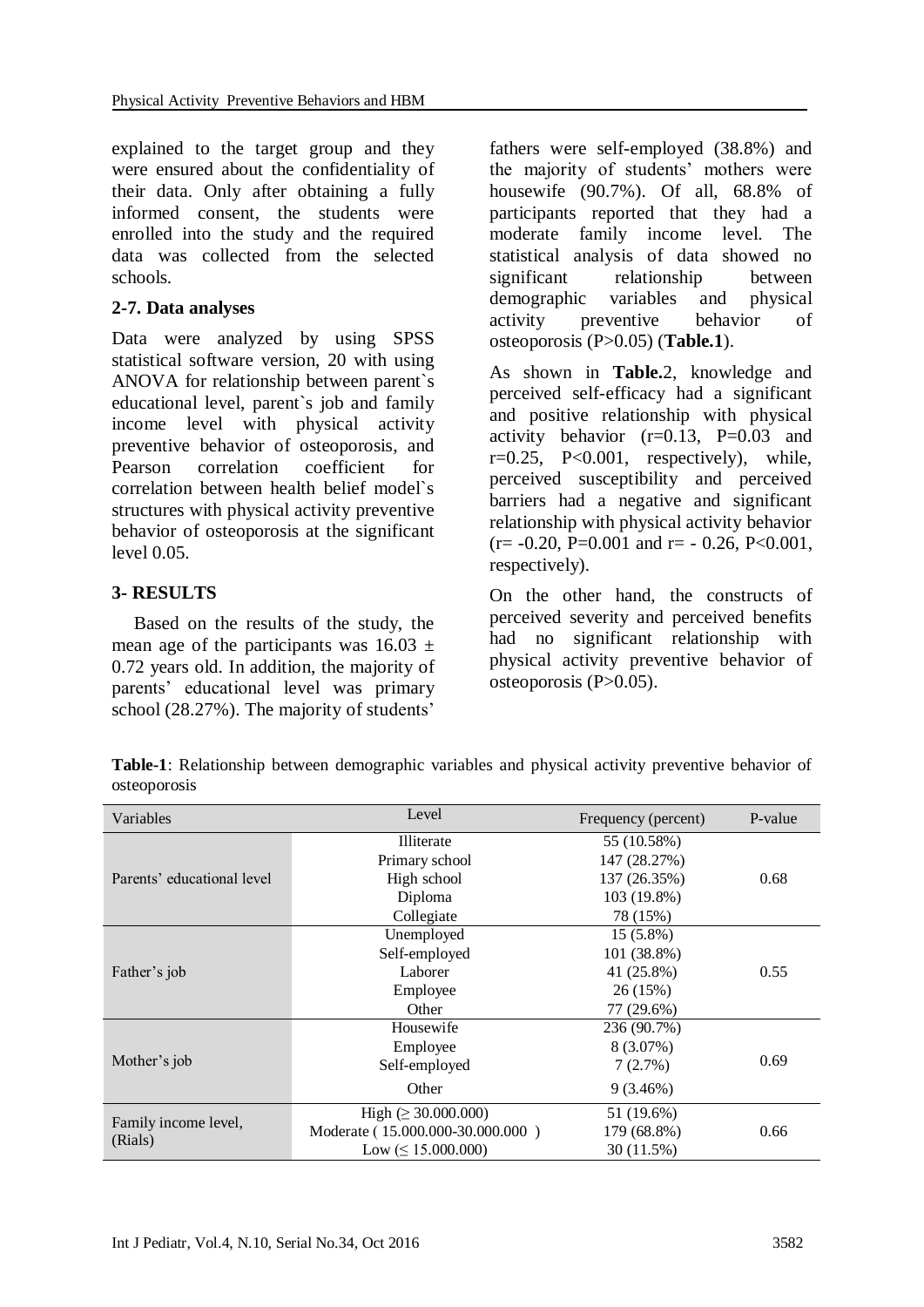| Constructs                       | Knowledge                 | Perceived<br>Susceptibility | Perceived<br>Severity     | Perceived<br><b>Benefits</b> | Perceived<br><b>Barriers</b> | Perceived<br>Self-<br>efficacy | Physical<br>Activity<br><b>Behavior</b> |
|----------------------------------|---------------------------|-----------------------------|---------------------------|------------------------------|------------------------------|--------------------------------|-----------------------------------------|
| Knowledge                        | 1                         |                             |                           |                              |                              |                                |                                         |
| Perceived<br>Susceptibility      | $r = 0.03$<br>$P = 0.54$  |                             |                           |                              |                              |                                |                                         |
| Perceived<br>Severity            | $r = -0.07$<br>$P = 0.02$ | $r = 0.31$<br>P < 0.001     | 1                         |                              |                              |                                |                                         |
| Perceived<br><b>Benefits</b>     | $r = 0.35$<br>P < 0.001   | $r = 0.01$<br>$P = 0.82$    | $r = 0.10$<br>$p = 0.08$  |                              |                              |                                |                                         |
| Perceived<br><b>Barriers</b>     | $r = 0.16$<br>$P = 0.007$ | $r = 0.34$<br>P < 0.001     | $r = 0.17$<br>$P = 0.005$ | $r = 0.18$<br>$P = 0.003$    |                              |                                |                                         |
| Perceived<br>Self-efficacy       | $r = 0.31$<br>P < 0.001   | $r = 0.24$<br>P < 0.001     | $r = 0.92$<br>$P = 0.13$  | $r = 0.28$<br>P < 0.001      | $r = -0.44$<br>P < 0.001     |                                |                                         |
| Physical<br>Activity<br>Behavior | $r = 0.13$<br>$P = 0.03$  | $r = -0.20$<br>$P = 0.001$  | $r = -0.06$<br>$P = 0.28$ | $r = 0.05$<br>$P = 0.40$     | $r = -0.26$<br>P < 0.001     | $r = 0.25$<br>P < 0.001        | 1                                       |

**Table-2**: Relationship between the constructs of health belief model and physical activity preventive behavior of osteoporosis

# **4- DISCUSSION**

The findings of this study showed that physical activity preventive behavior of osteoporosis had significant relationship with knowledge, perceived susceptibility, perceived barriers, and perceived selfefficacy; this finding is consistent with the results of Kamjoo et al. which aimed to predict osteoporosis preventive behaviors through the use of Health Belief Model (16). Thus, it can be stated that it is helpful to design educational interventions to take advantage of the significant effects of the mentioned constructs on adopting osteoporosis preventive behaviors. Among the constructs of the model, perceived susceptibility showed a significant negative relationship with osteoporosis preventive behavior; however, according to some other studies, higher levels of perceived susceptibility could promote the behavior (17).

This inverse relationship which was observed in our study could be due to an optimism bias. Sometimes people's false beliefs and misconceptions about health problems make them feel they are less at risk of having a health problem, as

compared to their peers. In other words, people usually underestimate the risk of their exposure to threats (18). So, if people have a lower perception of the threats or health problems, they deny health warnings and thus take no action to prevent health problems or health threats and make no change in their attitudes and behaviors (19, 20).

Hence, it is needed to carry out further researches and particularly interventional studies in this filed. In our study, perceived severity and perceived benefits did not show a significant relationship with osteoporosis preventive behavior. This finding is consistent with the results of Shojaeizadeh et al.'s study which evaluated the relationship between the application of Health Belief Model and the prevention of osteoporosis in female health volunteers in health care centers in Khoramabad (11). Based on the results of this study, among the constructs of health belief model, self-efficacy construct showed a significant and direct relationship with knowledge, perceived susceptibility, perceived benefits, and perceived barriers. It seems that with increasing people's self-efficacy, they can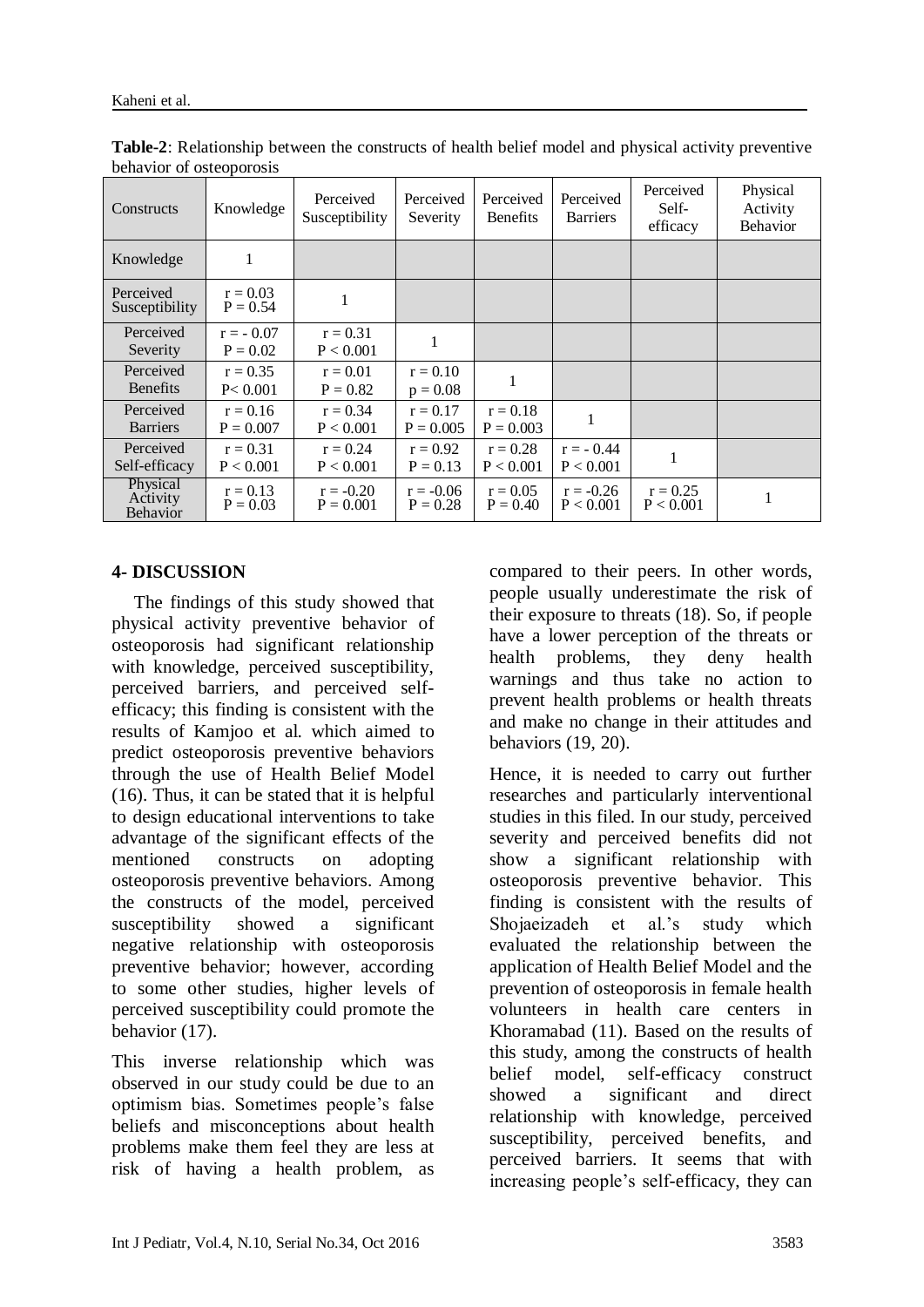be empowered to obtain knowledge about osteoporosis preventive behavior, increase their perceived susceptibility, overcome the perceived barriers, and adopt osteoporosis preventive behaviors. In other words, enhancing people's self-efficacy can promote preventive behavior adopted by them. Self-efficacy plays a major role in adopting and maintaining behavior. In general, Janiszewska et al. believes that perceived self-efficacy could determine the level of efforts made by an individual and time it takes to persevere in the face of problems and obstacles. Thus, it could affect the level of motivation of a person. People with high levels of self-efficacy have more challenging and valuable goals.

As a result, they show higher levels of commitment and perseverance to meet their goals (21). According to the results of Khorsandi et al. study, because of the strong relationship between self-efficacy and health related behaviors, the studied mothers had poor performance in terms of walking and appropriate diet (22).

Similarly, in our study, self-efficacy had a significant effect on other constructs especially behavior; however, further studies are needed to prove such a relationship. Based on the findings of this study, there was no significant relationship between demographic variables (age, parents' educational level, parents' job, and family income level) with osteoporosis preventive physical activity behavior. This finding is not consistent with the results of Rahnavard study which evaluated the effects of girls' lifestyle on the prevention of osteoporosis; and the result of Lesan et al. that was conducted to determine the relationship between food habits and osteoporosis preventive behaviors in female teachers (5, 23).

In the mentioned studies, father's education level, family size, as well as work experience had a significant relationship with osteoporosis preventive behaviors. The difference between the

results of our study and other studies might be due to geographical, regional, or cultural differences between the studied groups; it might be also attributed to the differences in demographic variables.

# **4-1. Limitations of the study**

The findings of this study cannot be generalized for other groups and populations. In addition, the use of selfreport instruments in this study was due to the lack of observation for physical activity behaviors, descriptive form of the study, and lack of follow up the effect of the study in future that all of these items are the limitation of this study.

## **5- CONCLUSION**

The results of the study showed that educational interventions and programs must focus on increasing knowledge and perceived self-efficacy to enhance physical activity behavior and reduce the perceived barriers associated with osteoporosis preventive physical activity.

Osteoporosis is a latent and asymptomatic disease. If it would not be prevented in adolescence, it will lead to the loss of bone density and fractures in the old ages. Moreover, Health Belief Model is recognized as a useful and efficient predictor of preventive behaviors. As a result, this model can be also utilized to design intervention programs to change behaviors, especially osteoporosis preventive physical activity behaviors.

# **6- CONFLICT OF INTEREST:** None.

# **7- ACKNOWLEDGMENTS**

The authors would like to express their thanks to Research Deputy of Qom University of Medical Sciences that financially supported this study. In addition, we would like to thank school administrators and students in Qom city who helped us in conducting this research.

## **8- REFERENCES**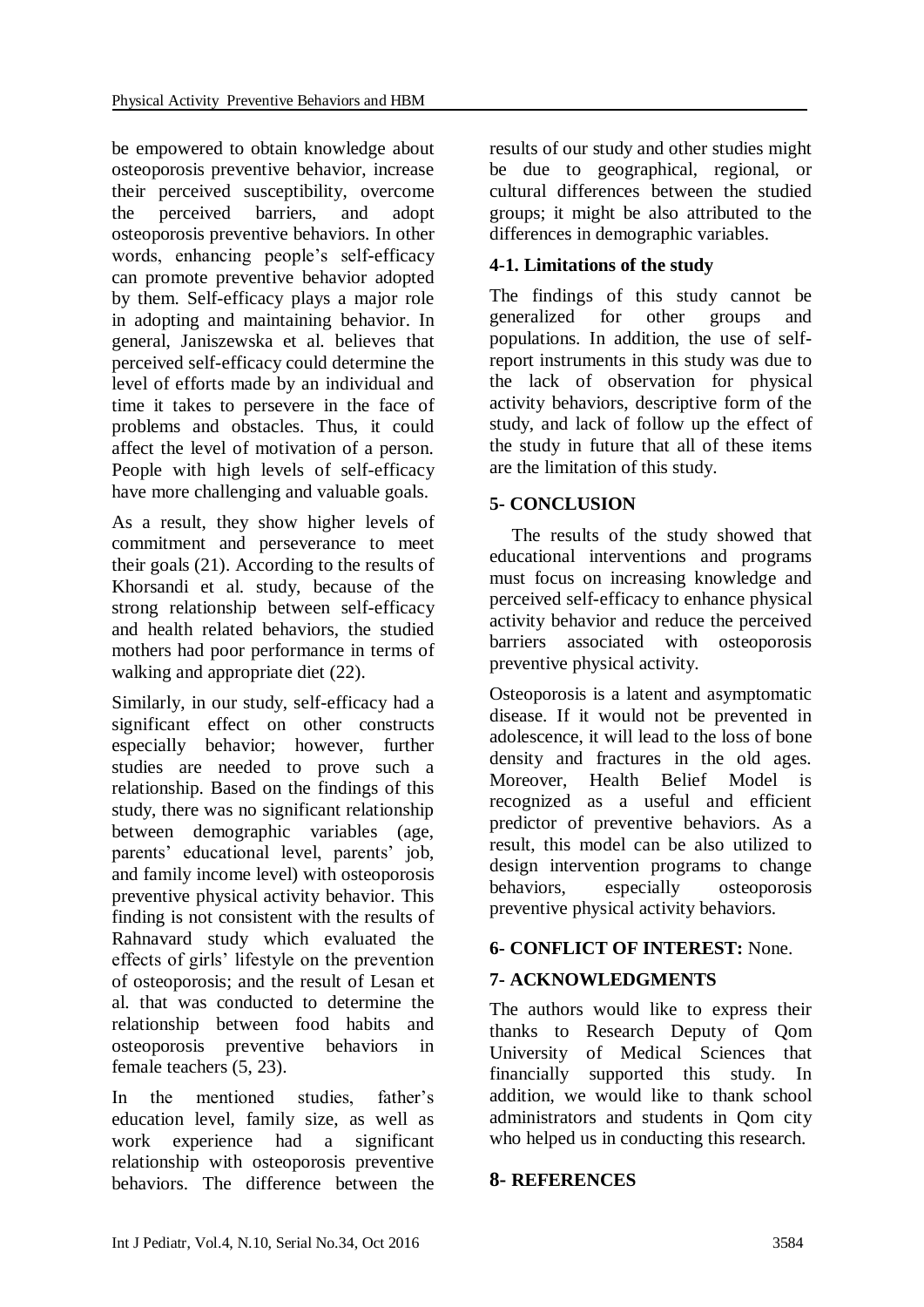1. Bernabei R, Martone AM, Ortolani E. Screening, diagnosis and treatment of osteoporosis: a brief review. Clin Cases Min Bone Metab 2014, 11: 201–7.

2. Moreira LD, Oliveira ML, Lirani-Galvão AP. Physical exercise and osteoporosis: effects of different types of exercises on bone and physical function of postmenopausal women. Arq Bras Endocrinol Metabol 2014, 58: 514–22.

3. Korpelainen R, Keinänen-Kiukaanniemi S, Nieminen P, Heikkinen J, Väänänen K, Korpelainen J. Long-term outcomes of exercise: Follow-up of a randomized trial in older women with osteopenia. Arch Intern Med 2010; 170: 1548- 56.

4. Mirzaaghaye F, Moeen far Z, Eftekhari S, Karimi khezri M, Mazidi M, Aliramezani M, et al. The high school students' awareness of osteoporosis and its risk factors. Journal of hayat 2006;12(3):43-50.

5. Rahnavard Z, Zolfaghari M, Kazem Nezab A, Zarei L. Lifestyle among girls in relation to the prevention of osteoporosis. Journal of hayat 2006;12(2):53-61.

6. Yekefallah L, Vaezi A, Pazokian M , Yekefallah F, Samieefard F. Study of Lifestyle and Preventive Behaviors of Osteoporosis among Adolescents in Qazvin. Journal of Shahid Sadoughi University of Medical Sciences 2011;20(3):259-68.

7. [Castrogiovanni P,](http://www.ncbi.nlm.nih.gov/pubmed/?term=Castrogiovanni%20P%5BAuthor%5D&cauthor=true&cauthor_uid=27311988) [Trovato FM,](http://www.ncbi.nlm.nih.gov/pubmed/?term=Trovato%20FM%5BAuthor%5D&cauthor=true&cauthor_uid=27311988) [Szychlinska MA,](http://www.ncbi.nlm.nih.gov/pubmed/?term=Szychlinska%20MA%5BAuthor%5D&cauthor=true&cauthor_uid=27311988) [Nsir H,](http://www.ncbi.nlm.nih.gov/pubmed/?term=Nsir%20H%5BAuthor%5D&cauthor=true&cauthor_uid=27311988) [Imbesi R,](http://www.ncbi.nlm.nih.gov/pubmed/?term=Imbesi%20R%5BAuthor%5D&cauthor=true&cauthor_uid=27311988) [Musumeci](http://www.ncbi.nlm.nih.gov/pubmed/?term=Musumeci%20G%5BAuthor%5D&cauthor=true&cauthor_uid=27311988)  [G.](http://www.ncbi.nlm.nih.gov/pubmed/?term=Musumeci%20G%5BAuthor%5D&cauthor=true&cauthor_uid=27311988) The importance of physical activity in osteoporosis. From the molecular pathways to the clinical evidence. [Histol Histopathol](http://www.ncbi.nlm.nih.gov/pubmed/?term=The+importance+of+physical+activity+in+osteoporosis.+From+the+molecular+pathways+to+the+clinical+evidence.) 2016; 31(11):1183-94.

8. Chan M KW, Zang Y, PY W. Evaluation of an osteoporosis prevenntion education programme for young adults. J Adv Nnurs 2006; 57(3):270-85.

9. Karimi Z, Majlesi F, Tol A, Rahimi Foroushani A, Sahaf R, Aligol M, et al. The Effect of Educational Intervention on the Promotion of Physical Activities of the Elderly Men in Qom City: Application of Transtheoretical Model. Iranian Journal o f Ageing 2015;10(3):183-91.

10. karimi Z, Tol A, Majlesi F, Sahaf R, rahimi Foroushani A, Kia F. Evaluation of the effect of educational intervention in the context of physical activity on improvement of quality of life of older men, Qom. Razi Journal of Medical Sciences 2015;22(136):119-26.

11. Shojaezadeh D, Sadeghi R, Tarrahi M, Asadi M, Lashgarara B. Application of Health Belief Model in Prevention of Osteoporosis in Volunteers of Khorramabad City Health Centers, Iran. Journal of Research in Medical Sciences 2012;8(2):183-92.

12. Jeihooni AK, Hidarnia A, Kaveh MH, Hajizadeh E, Askari A. [The Effect of an](http://www.ncbi.nlm.nih.gov/pubmed/26730345)  [Educational Program Based on Health Belief](http://www.ncbi.nlm.nih.gov/pubmed/26730345)  [Model on Preventing Osteoporosis in Women.](http://www.ncbi.nlm.nih.gov/pubmed/26730345) Int J Prev Med 2015;6:115.

13. Turner LW, Hunt SB, DiBrezzo R, Jones C. Design and implementation of an osteoporosis prevention program using the health belief model. Am J Health Stud 2004; 19:115.

14. [Jeihooni AK,](http://www.ncbi.nlm.nih.gov/pubmed/?term=Jeihooni%20AK%5BAuthor%5D&cauthor=true&cauthor_uid=27095985) [Hidarnia A,](http://www.ncbi.nlm.nih.gov/pubmed/?term=Hidarnia%20A%5BAuthor%5D&cauthor=true&cauthor_uid=27095985) [Kaveh MH,](http://www.ncbi.nlm.nih.gov/pubmed/?term=Kaveh%20MH%5BAuthor%5D&cauthor=true&cauthor_uid=27095985) [Hajizadeh E,](http://www.ncbi.nlm.nih.gov/pubmed/?term=Hajizadeh%20E%5BAuthor%5D&cauthor=true&cauthor_uid=27095985) [Askari A.](http://www.ncbi.nlm.nih.gov/pubmed/?term=Askari%20A%5BAuthor%5D&cauthor=true&cauthor_uid=27095985) Application of the health belief model and social cognitive theory for osteoporosis preventive nutritional behaviors in a sample of Iranian women. [Iran J](http://www.ncbi.nlm.nih.gov/pubmed/27095985)  [Nurs Midwifery Res](http://www.ncbi.nlm.nih.gov/pubmed/27095985) 2016; 21(2):131-41.

15. Ryan P, Schlidt A, Ryan C. The impact of osteoporosis prevention programs on calcium intake: a systematic review. Osteoporos Int 2013; 24:1791–801.

16. Kamjoo A, Shahi A, Dabiri F, Abedini S, Hosseini Teshnizi S, Pormehr Yabandeh A. The effectiveness of education about osteoporosis prevention on awareness of female students. Bimonthly Journal of Hormozgan University of Medical Sciences 2012;16(1):60-5.

17. Mahamed F, Karimzadeh Shirazi K, Pourmahmoudi A, Mossavi AM. The Effects of Education on Preventive Behaviors toward Osteoporosis Based on Behavior Intention Model (BIM) on Female Students. Armaghan danesh Journal of Yasuj University of Medical Sciences 2009;14(2):117-25.

18. Weinstein ND. Unrealistic optimism about future life events. Journal of Personality and Social Psychology 1980; 39(35):806-20.